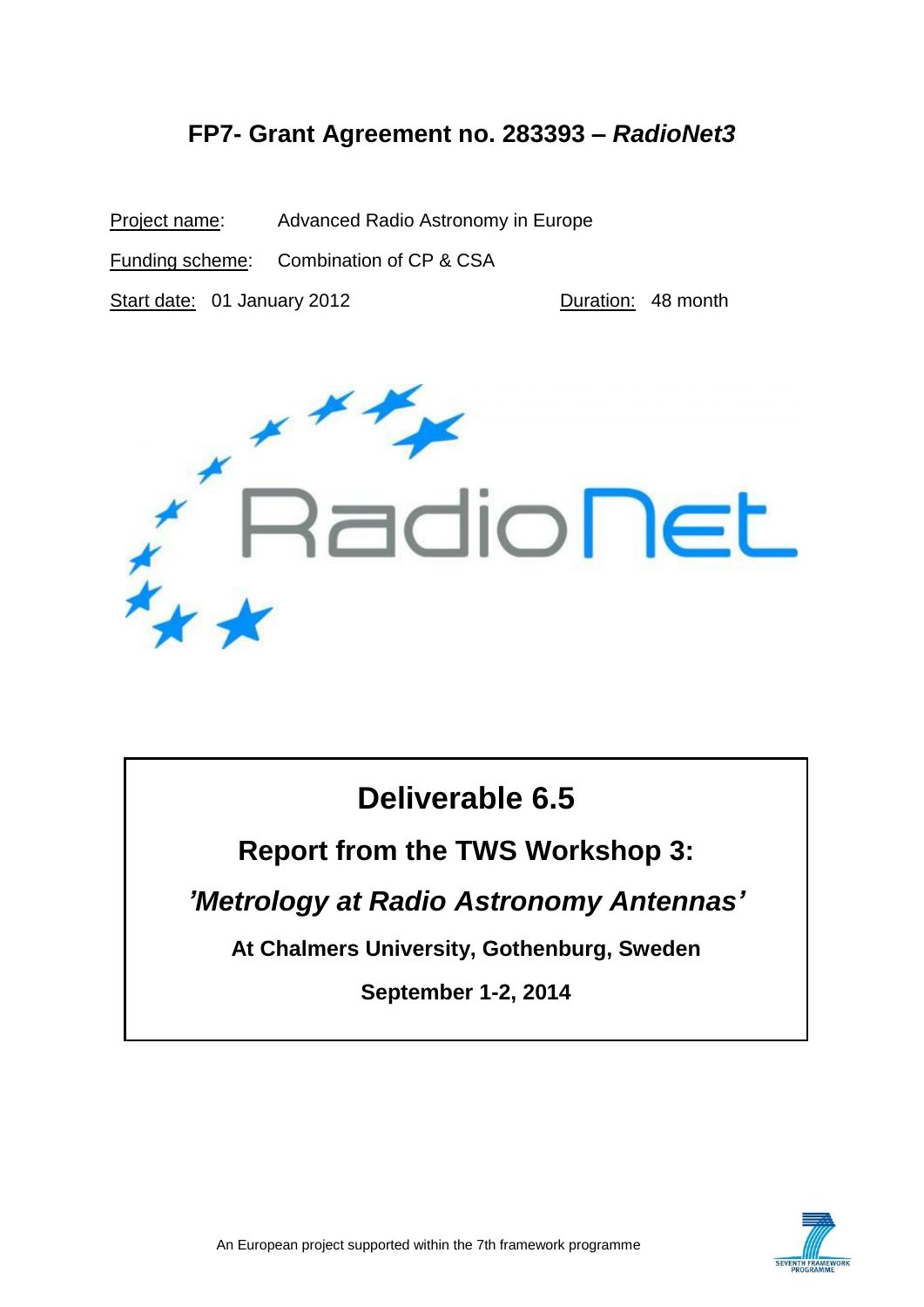Due date of deliverable: 2014-11-30

Actual submission date:

Deliverable Leading Partner: ISTITUTO NAZIONALE DI ASTROFISICA (INAF), IT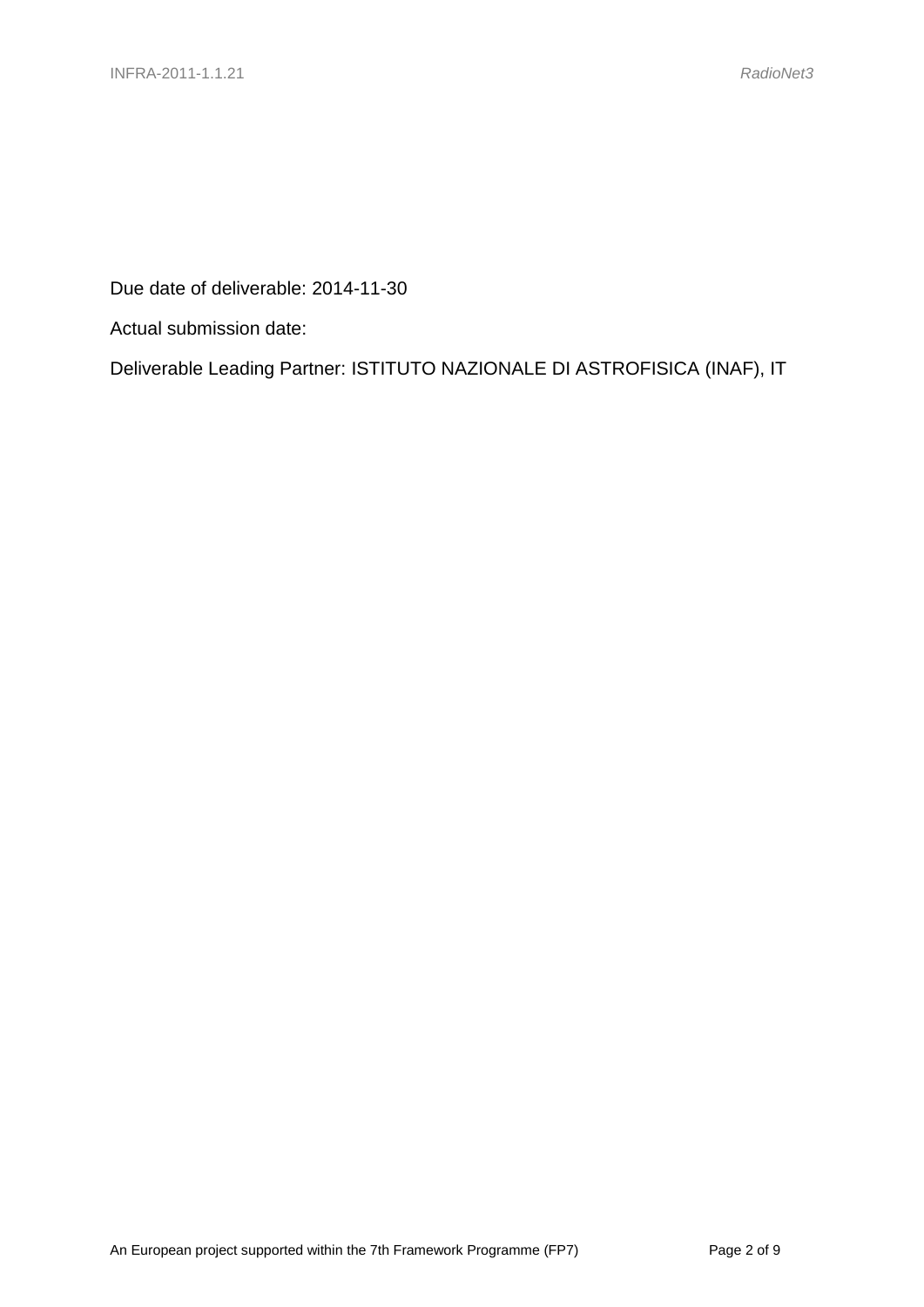# <span id="page-2-0"></span>**1. Document information**

Document name: Report from the TWS Workshop 3

Type Report

WP 6 (ERATec)

Authors

## <span id="page-2-1"></span>**1.2 Dissemination Level**

| <b>Dissemination Level</b> |                                                                                                 |  |  |  |  |  |  |
|----------------------------|-------------------------------------------------------------------------------------------------|--|--|--|--|--|--|
| <b>PU</b>                  | Public                                                                                          |  |  |  |  |  |  |
| <b>PP</b>                  | Restricted to other programme participants (including the Commission<br>Services)               |  |  |  |  |  |  |
| <b>RE</b>                  | Restricted to a group specified by the consortium (including the<br><b>Commission Services)</b> |  |  |  |  |  |  |
| CO                         | Confidential, only for members of the consortium (including the<br><b>Commission Services)</b>  |  |  |  |  |  |  |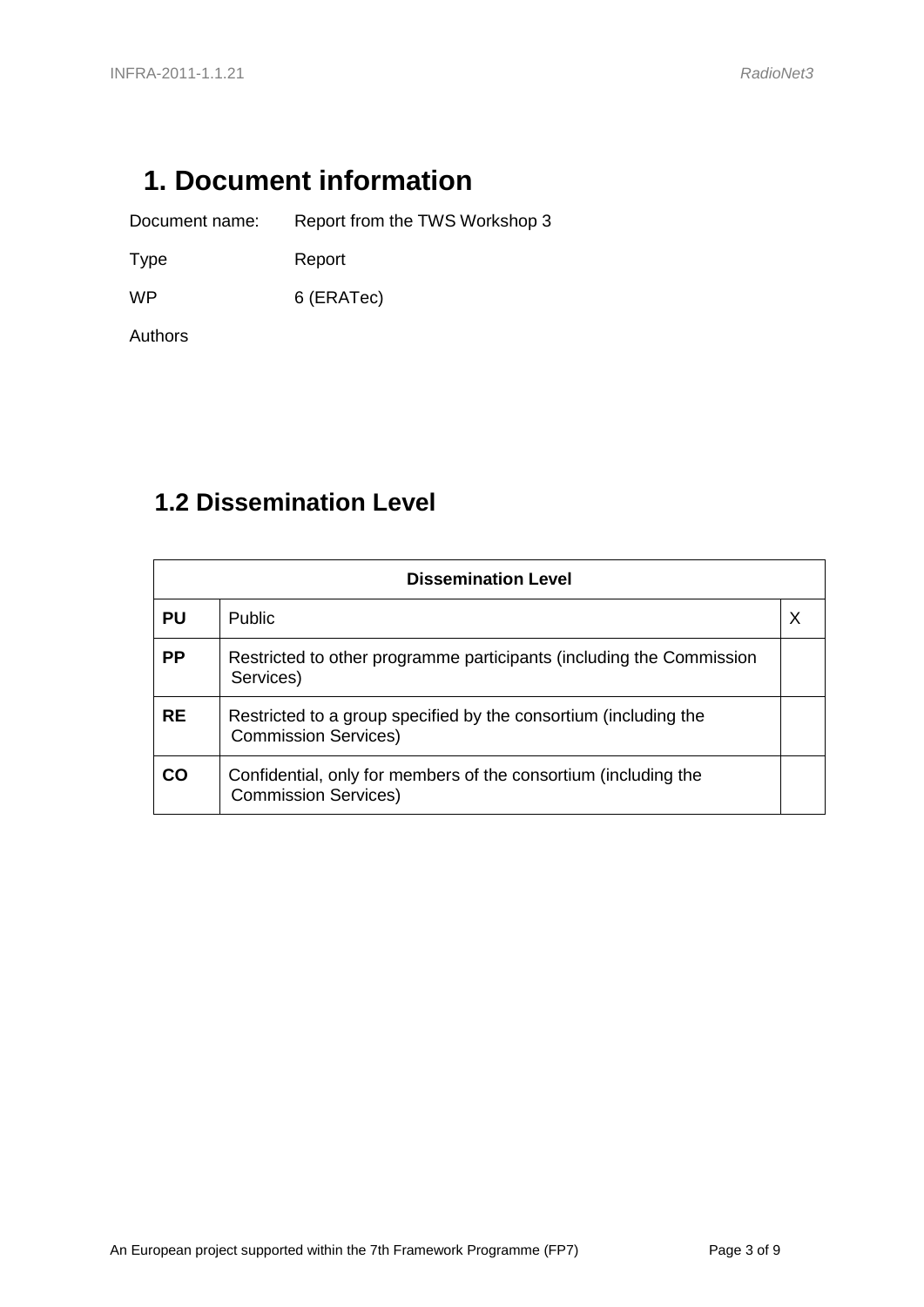# <span id="page-3-0"></span>1.3 Content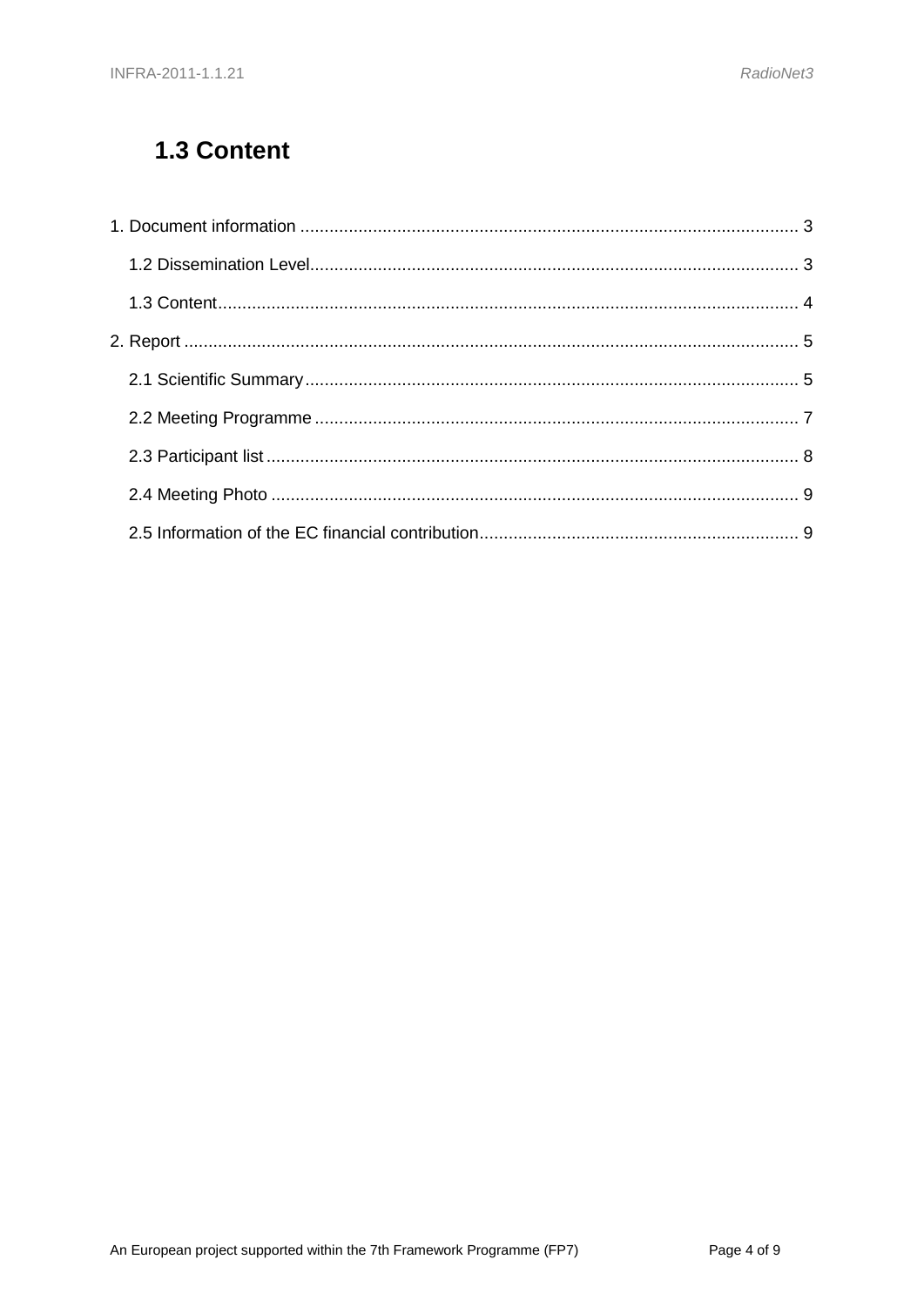# <span id="page-4-0"></span>**2. Report**

### <span id="page-4-1"></span>**2.1 Scientific Summary**

After Michael Linqvists introduction to the Onsalala space Observatory and Reinhard Kellers welcome on behalf of RadioNet Jaap Baars gave a comprehensive overview to metrology problems since the days of Groote Reeber. Besides the different surface measurement methods he also stressed the need of finding the best focus as well as getting the telescope pointed accurately.

After coming together for the group picture of the workshop the group listened to Gianpaolo Serra's talk of the metrology results of the Sardinia Radio Telescope near Cagliari on the island of Sardinia, Italy. Mainly photogrammetry measurements lead to adjust the surface to a RMS of about 300um. After applying and testing holography measurements at the Medicina telescope which has been improved for application at the SRT to adjust the surface to 150um rms. Inclinometers on the elevation axis provide information of the azimuth rail.

Jose Antonio Lopez Perez showed results of mainly holographic measurements at Ku-Band (TV-Band) on the 40m Yebes telescope in Spain. Iterative measurements and adjustments led to a surface RMS improvements from 485um down to 195um.

Robert Laing presented results of the very challenging holography measurements of the ALMA 12m-antenna surfaces. To reach the challenging specifications of 25um under primary operation conditions near field holography at about 100GHz is used with an earth bound transmit. To get more elevation points in the surface measurements interferometric holography was used at 230 and 345GHz on bright Quasars using additional water vapor phase corrections. After all the RMS vary between 10.5 and 21um depending on the antenna. Aging after 2 years decreases one sample antenna from 10.9 to 13.5um rms.

Richard Prestage reported on the frequent combined with-phase and phase-retrieval holography measurements at the GBT in Greenbank, USA. Two room temperature commercial LNBs are used with 10 kHz filters, one pointing directly to the sky and one in the primary focus. The OOF holography is now installed like pointing or focusing routines in the daily observations since several years. The active surface is then adjusted continuously and thus RMS can be kept down to 130um instead of 230um without this procedure.

A special effect of mainly gravitational deformation of radio telescopes on VBLI baselines was presented by Pierguido Sarti. Based on former works at Haystack in the 1980ies he showed how the different deformations of a dish reflector influence the path length.

The last talk of the first day was given by Axel Nothnagel showing laser scanning results of the Effelsberg 100m telescope. After stressing some problems that need to be overcome deformation data of the 100m with impressive resolution were demonstrated and the different panels could be separated. In two campaigns with different laser models and improved mounting mechanics an impressive accuracy in the mm regime could be demonstrated.

At the evening the usual social dinner gave a lot of opportunities to talk to colleagues of other institutes and the vivid noise level indicated this.

The second day started with the first industry talk of Sylvere Froidevaux on time and frequency referencing based on Masers. After explaining the principles of Maser he compared stability of several frequency references. He stresses the importance of having stable environmental conditions around a maser. For compensation of frequency drifts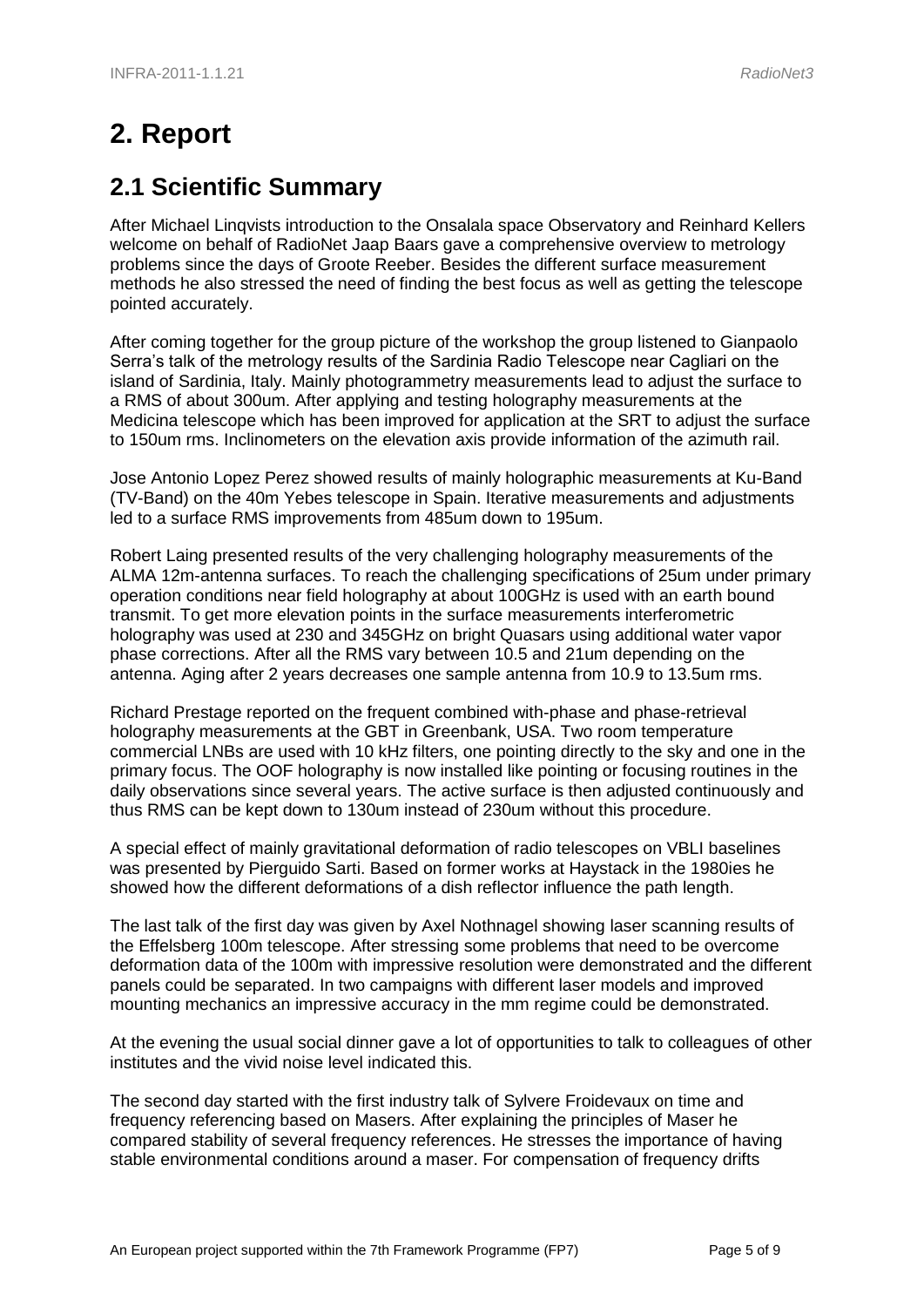internal and external correction can be offered to improve performance. Many tips to improve performance were given for the users.

Wolfgang Schaefer continued this task with first explaining specifications for time and frequency distribution and showing means to achieve these. Synchronization or combination of several clocks is an important topic today to improve clock stability. Locking a maser to GPS is only one possibility to do so. Many detailed investigations were made with respect to thermal behavior. At the end he gave a personal outlook on the best clocks worldwide being tested or under constructions.

After the coffee break Alan Roy gave a short introduction on the science background of the mm-wave VLBI experiment he addressed in his talk. He explained the tight specification of clock stability influencing cabling and temperature compensation of the equipment. To test the coherence of the entire timing system a comb tone generator was added. Overall a lot of problems in accurate timing and data synchronization were faced at 1mm wavelength.

The last session of the workshop showed contributions from industry to metrology. Francesco Rampini first introduced his company before describing the dynamic metrology system of the ALMA antennas. The mechanical FEM model was verified with laser ranger and inclinometer measurements with good agreement.

Robert Laing in his second presentation presented the validation of thermal and dynamic metrology of the ALMA antennas via optical pointing and interferometric pointing. With 83 thermal sensors appointing model is fed to improve the antennas pointing. At the end the antennas are tested with offset pointing without seeing any significant offset error. Foundation tilts could be monitored and compensated with tilt meters. The only question left open is how to include wind conditions into metrology.

After lunch Martin Suess introduced metrology techniques at MTM. He stresses the importance of the right measures i.e. 'RMS' well defined. Distinguishing between causes and consequences makes a difference in how to approach metrology but usually result in the same correction. Gravity can easily compensated by FEM models prediction via lookup table. At the end he suggested to use metrology but install a switch off for measurements under perfect conditions.

The last talk of the workshop was given by Heiko Paluszek on optical measurement procedures. Depending on the accuracy needed and time available the choice of instrument is made. Easiest way is taking laser trackers as they are accurate but need retro reflectors. If this is not possible laser scanners can be used or for large scale scanning Photogrammetry is used for mirror surface measurements.

<span id="page-5-0"></span>Overall the workshop invoked some very vivid discussions showing that the topic chosen was a very interesting one. Several contacts have been invoked and people assured that this workshop was very informative for the community. Especially incorporation of industry was very welcome in the community and found to be very fruitful. At the end we thanked the organizers for the perfect organization and Chalmers University for providing us with lunch and coffee.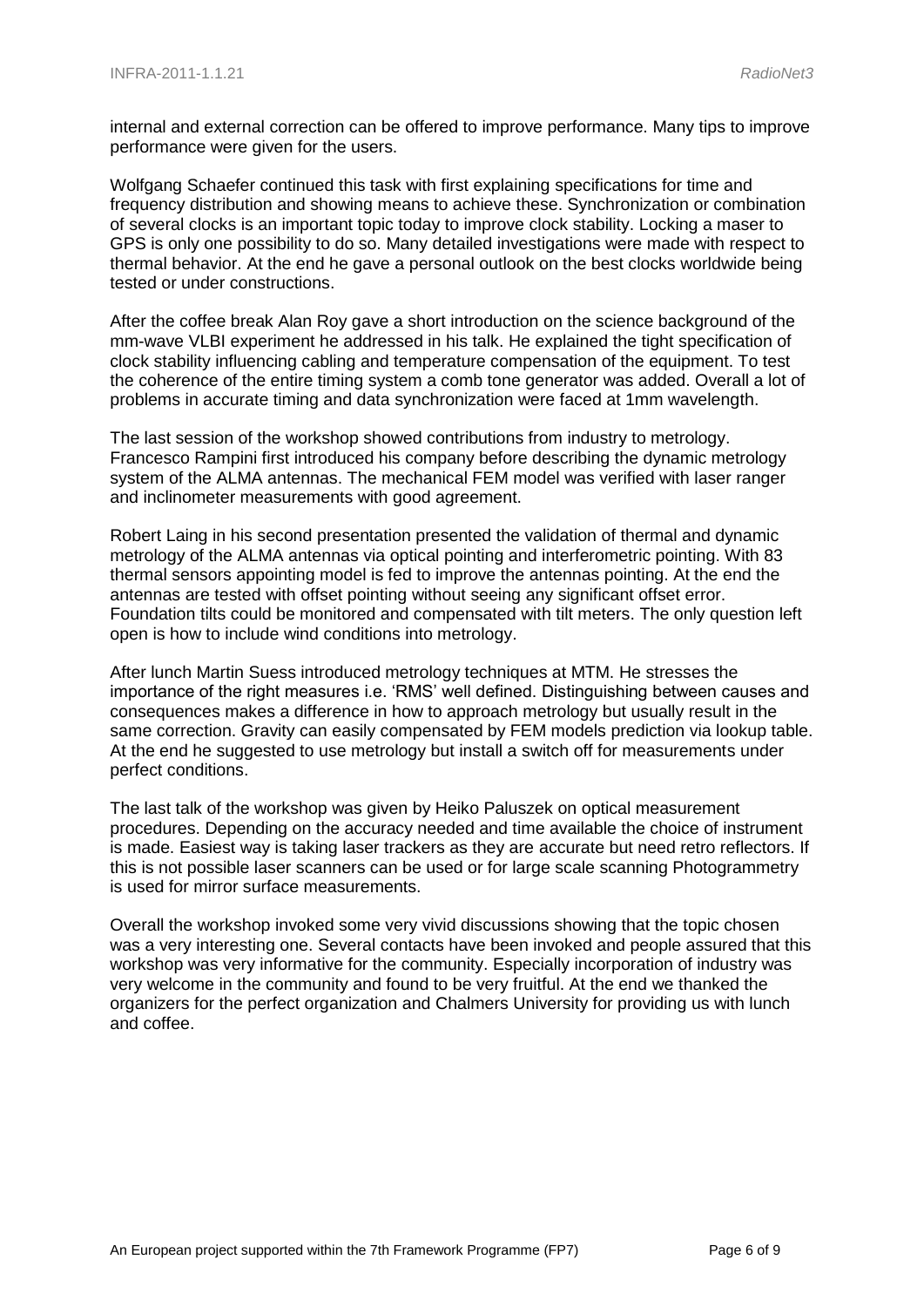### **2.2 Meeting Programme**

#### *Monday, September 1; Beginn 12:00h*

12:00h Coming together at a Lunch Snack

- Welcome Address (Michael Lindqvist, OSO / Reinhard Keller, MPIfR)
- 13:00h Metrology challenges at new radio telescopes:
- Summary of metrology problems (J. Baars, MPIfR?)

14:30h Coffee Break

15:00h Measurement of the optical behavior of radio telescopes:

- The metrology system of the Sardinia Radio Telescope (Giampaolo Serra, OAC-INAF, Cagliari)
- Holography at the 40-m Yebes telescope (Jose Antonio Lopez Perez, Centro Astronomico de Yebes)
- Combination of with-phase and phase-retrieval holography.(Richard Prestage, NRAO)
- Laser Ranging (Axel Nothnagel, Univ. Bonn)
- VLBI observation biases induced by antenna gravitational flexures (Pierguido Sarti, IRA-INAF Bologna)

20:00h Workschop Dinner

#### *Tuesday, September 2; End at 15:00h*

9:00h Measurement of time and frequency at radio telescopes:

- Constant frequency references (Froudeveaux, T4science)
- Time reference systems (Wolfgang Schäfer, timetech?, TBC)
- Time and frequency distribution for mm-Wave VLBI (Alan Roy, MPIfR)

13:00h Lunch

14:00h Metrology from industries

- Metrology systems for radio astronomy at EIE Group (Gianpietro Marchiori (EIE group, ?, TBC)
- Metrology systems for radio astronomy at MTM (Mr. Zimmerer, MTM)
- Overview about the state-of-the-art techniques for antenna alignment and as-builtdocumentation (Heiko Paluszek Sigma3D)

16:00h End of workshop

All presentations, the agenda and this report can be found on the ERATec wiki pages: <http://www.radionet-eu.org/radionet3wiki/doku.php?id=na:eratec>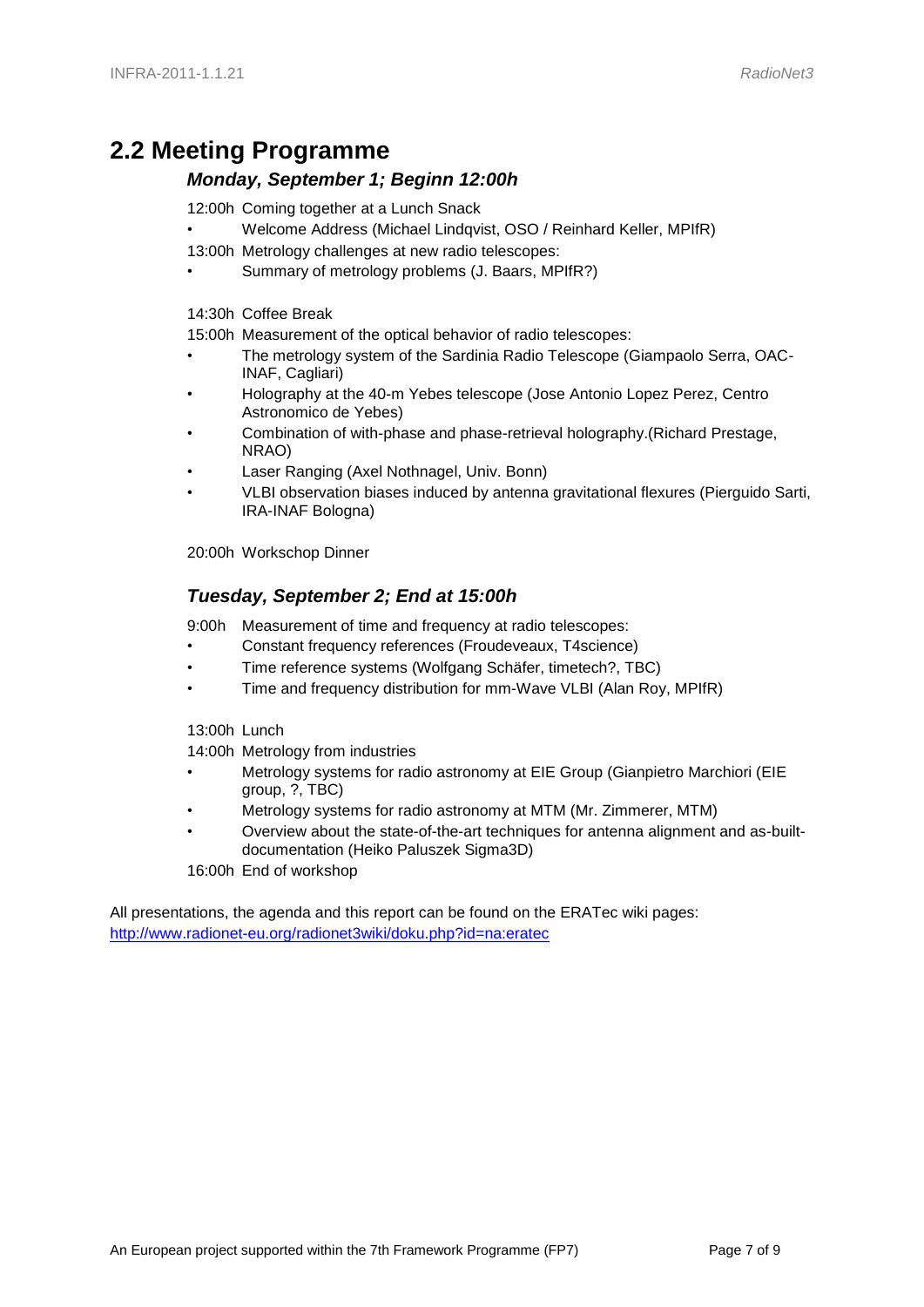# <span id="page-7-0"></span>**2.3 Participant list**

|                | A                   | B                      | C                                         | D              | E                        |
|----------------|---------------------|------------------------|-------------------------------------------|----------------|--------------------------|
| $\mathbf{1}$   | <b>Surname</b>      | <b>Name</b>            | Institute                                 | Country        | Present                  |
| $\overline{2}$ | Aderhold            | Norbert                | MPI für Radioastronomie                   | Germany        | $\overline{v}$           |
| 3              | Adzri               | <b>Proven Emmanuel</b> | <b>GSSTC</b>                              | Ghana          | $\mathcal{U}\mathcal{O}$ |
| $\overline{4}$ | <b>Baars</b>        | Jacob W. M. (Jaap)     | MPI for Radioastronomy, Bonn              | Germany        | L                        |
| 5              | Bach                | Uwe                    | <b>MPIfR</b>                              | Germany        | V                        |
| 6              | Bergstrand          | Sten                   | SP Technical Research Institute of Sweden | Sweden         | $\overline{\nu}$         |
| $\overline{7}$ | Björklund           | Per                    | Department of Earth and Space Sciences    | Sweden         | <b>NO</b>                |
| 8              | Bolli               | Pietro                 | <b>INAF-OAA</b>                           | Italy          |                          |
| 9              | Froidevaux          | Sylvère                | T4science                                 | Switzerland    | IJ                       |
| 10             | <b>Haas</b>         | Rüdiger                | <b>Chalmers University of Technology</b>  | Sweden         | び                        |
| 11             | Helldner            | Leif                   | <b>Onsala Space Observatory</b>           | Sweden         |                          |
| 12             | Hobiger             | Thomas                 | <b>Chalmers University of Technology</b>  | Sweden         |                          |
|                | 13 Kallio           | <b>Ulla</b>            | <b>Finnish Geodetic Institute</b>         | <b>Finland</b> |                          |
| 14             | Keller              | Reinhard               | <b>MPIfR</b>                              | Germany        | $\overline{\nu}$         |
| 15             | Kraus               | Alex                   | <b>MPIfR</b>                              | Germany        | $\vee$                   |
| 16             | Kylenfall           | Ulf                    | <b>Onsala Space Observatory</b>           | Sweden         | $\overline{\nu}$         |
| 17             | Laing               | Robert                 | ESO                                       | Germany        | $\overline{\nu}$         |
|                | 18 Lindqvist        | Michael                | <b>Onsala Space Observatory</b>           | Sweden         | $\checkmark$             |
| 19             | Lopez-Perez         | Jose Antonio           | <b>Yebes Observatory</b>                  | Spain          | ↙                        |
| 20             | Marchiori           | Gianpietro             | <b>EIE GROUP</b>                          | Italy          | ₹                        |
|                | 21 Mariotti         | Sergio                 | <b>INAF-IRA</b>                           | Italy          | iz                       |
|                | 22 Nothnagel        | Axel                   | IGG, Bonn University                      | Germany        | i.                       |
| 23             | Olberg              | Michael                | <b>Onsala Space Observatory</b>           | Sweden         | سا                       |
| 24             | Paluszek            | Heiko                  | sigma3D                                   | Germany        |                          |
|                | Α                   | B                      | C                                         | D              |                          |
| 25             | Pantaleev           | Miroslav               | <b>Onsala Observatory</b>                 | Sweden         | D                        |
| 26             | Pettersson          | Lars                   | Onsala Space Observatory                  | Sweden         | $N_{\rm O}$              |
| 27             | Poppi               | Sergio                 | <b>INAF-OACagliari</b>                    | Italy          | レ                        |
| 28             | Prestage            | Richard                | <b>NRAO</b>                               | <b>USA</b>     | v                        |
| 29             | Roy                 | Alan                   | <b>MPIfR</b>                              | Germany        |                          |
| 30             | Saba                | Andrea                 | <b>OA Cagliari INAF</b>                   | Italy          | L                        |
| 31             | Sarti               | Pierguido              | <b>IRA-INAF</b>                           | Italy          | $\mathcal{L}$            |
| 32             | SchĤfer             | Wolfgang               | <b>TimeTech GmbH</b>                      | Germany        | $\overline{\nu}$         |
| 33             | Serra               | Giampaolo              | OAC/INAF                                  | Italy          |                          |
| 34             | Spetz               | Jörgen                 | SP Technical Research Institute of Sweden | Sweden         |                          |
| 35             | Suess               | Martin                 | <b>MT Mechatronics</b>                    | Germany        | i                        |
| 36             | Whale               | Mark                   | Chalmers                                  | Sweden         | $\overline{\phantom{a}}$ |
| 37             | Wieching            | Gundolf                | <b>MPIfR</b>                              | Germany        | L                        |
| 38             | <b>Wolfgang</b>     | Schaefer               | <b>TimeTech GmbH</b>                      | Germany        |                          |
|                | 39 Zimmerer         | Hans-Thomas            | <b>MT Mechatronics GmbH</b>               | Germany        |                          |
|                | DAHLWRGV<br>BAMPINI | MAGNUS<br>FRANCESCO    | ONSALA SAJEE OBSTRVATERY<br>EIJ CRUUP     | ITACV          |                          |